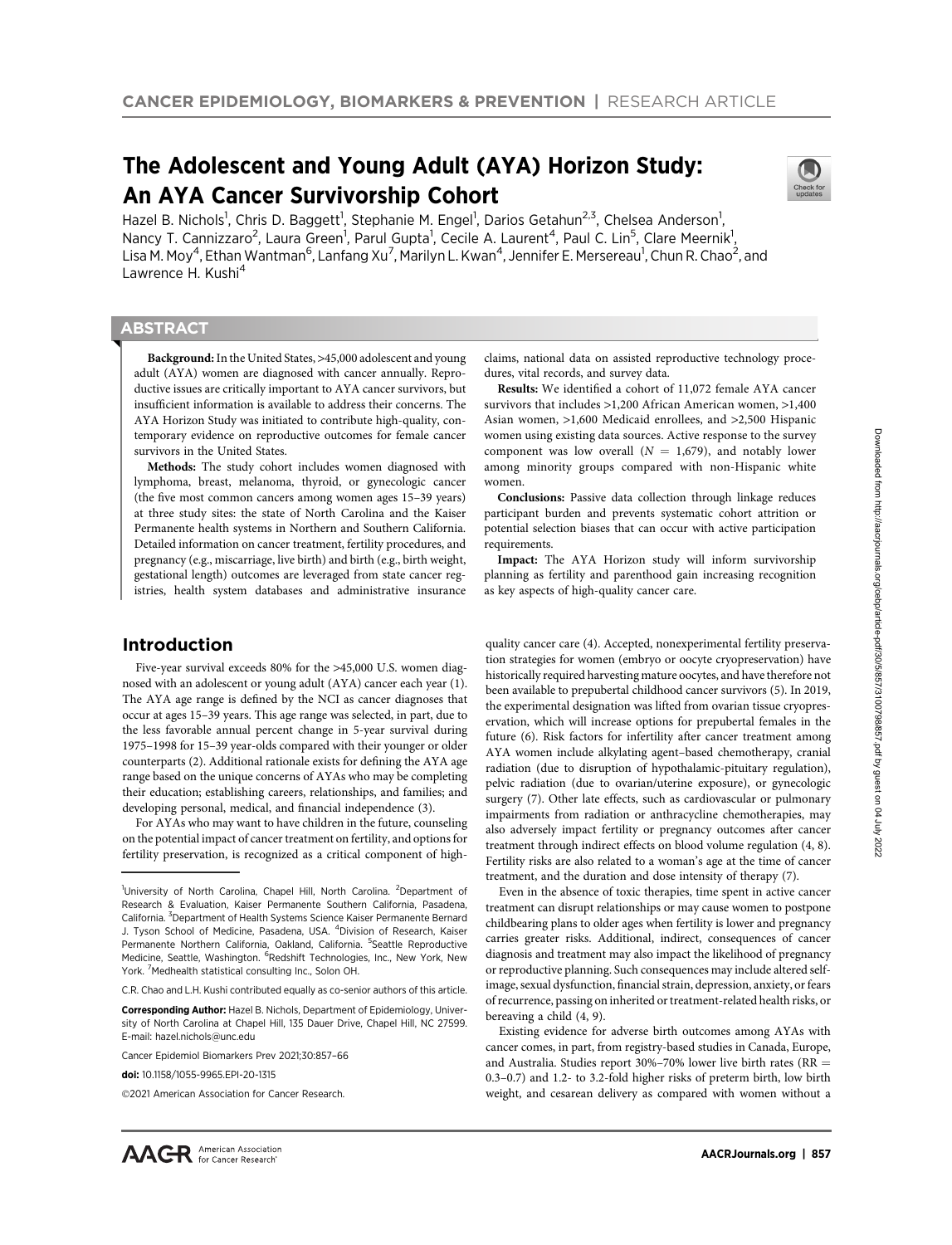cancer diagnosis, particularly among women with a history of breast cancer or lymphoma (10–18). Prior linkage studies in North Carolina (19) and other U.S. southeastern states (20) have also reported elevated risks of preterm birth and low birth weight after a cancer diagnosis, but were unable to consider detailed cancer treatment or fertility preservation information. Compared with naturally conceived pregnancies and births, assisted reproductive technology (ART) procedures are associated with a 20% increased risk of pregnancy loss (21) and 1.6- to 2.7-fold increase in adverse birth outcomes (in singleton pregnancies; ref. 22) among infertile couples, and may be an important contributor to pregnancy risks among cancer survivors. Female cancer survivors may use ART procedures (embryo or oocyte cryopreservation) as fertility preservation strategies prior to cancer treatment, or initiate ART after cancer treatment for fertility concerns.

Racial and socioeconomic disparities in cancer treatment and health outcomes in the United States argue for a cautious approach in generalizing from AYA cancer studies conducted in other countries. U.S. healthcare is characterized by complex and variable systems and insurance policies, with patients responsible for high out-of-pocket costs. Currently, a minority of states (10/50) mandate coverage for iatrogenic infertility (23). Egg or embryo freezing can have initial costs of \$10,000–\$15,000, with storage costs of approximately \$500 annually, and additional costs per cycle at the time of retrieval (24). In the cancer context, fertility preservation services may be discounted by individual clinics or providers, and some financial assistance programs are offered through private foundations, cancer advocacy groups, or nonprofit organizations (25). However, cost is an undeniable barrier to the widespread and equitable implementation of fertility preservation strategies.

Research to address reproductive outcomes after cancer has been challenging to perform in the United States due, in part, to its decentralized healthcare system, but such research is critical given the pronounced disparities in cancer care and reproductive outcomes in minority and low-income U.S. populations. Adverse birth outcomes are more common in the U.S. general population overall compared with Canada, Australia, and many European countries (26–28), and especially among minority and low-income women. In the United States, 10% of live births are preterm, and 14% of Black women deliver preterm compared with 9% of White women (29). Birth risks to cancer survivors in minority and low-income populations may be further impacted by inequities in cancer care (30) and access to fertility preservation or other assisted reproductive technologies (31).

National guidelines uniformly recommend fertility counseling for AYA patients before cancer treatment (5, 6), but most AYAs report needing more information on fertility and reproduction issues before and after cancer treatment (32–34). The AYA Horizon Study was initiated to examine pregnancy outcomes after diagnosis of the most common AYA cancers in women. The cohort is embedded within U.S. populations that reflect contemporary cancer treatment strategies and childbearing patterns, and leverages existing data sources and passive follow-up methods to identify a representative and diverse cohort of AYA women with and without cancer.

# Cohort Infrastructure and Methods

#### Study population

The AYA Horizon cohort includes women diagnosed with the five most common types of cancer in the AYA age group [breast, thyroid, melanoma, lymphoma, uterine, cervical, and ovarian cancers (latter three types grouped as gynecologic cancer); ref. 9] in North Carolina (2000–2015) and Kaiser Permanente Northern California (KPNC) or Southern California (KPSC) health systems (2004–2016) at ages 15–39 years (Fig. 1; Table 1). The study was approved with waivers of informed consent by each Institutional Review Board [IRB; KPNC, KPSC, University of North Carolina (UNC)] and complies with recognized ethical guidelines. Cancer diagnoses are identified from the statewide Central Cancer Registry in North Carolina and KPNC/KPSC's regional cancer registries. KPNC and KPSC are the two largest member sites of the NCIfunded Cancer Research Network, a consortium of research groups affiliated with nonprofit integrated health care systems (35–37). KPNC and KPSC cover about 9 million lives and are characterized by stable, long-term retention rates among enrollees, including those diagnosed with cancer (38). The North Carolina Central Cancer Registry is a gold-certified member of the North American Association of Central Cancer Registries (NAACCR) within the Centers for Disease Control and Prevention's (CDC) National Program of Cancer Registries. The KPNC and KPSC cancer registries also adhere to NAACCR standards and report to the NCI's Surveillance, Epidemiology, and End Results (SEER) cancer registries. The UNC Cancer Information Population Health Resource (CIPHR) links North Carolina Central Cancer Registry data with public and private payer administrative insurance claims (available starting in 2003) to obtain detailed cancer treatment information (39). Across all ages and cancer types, the CIPHR linkage covers 80% of all cancers diagnosed in the state through 2015 (up from about 70% of all cancers through 2010; ref. 39).

Monthly enrollment was identified from membership files for the KP health systems, and from the public and private insurers that are included in the UNC CIPHR linkage. We required women to be enrolled at diagnosis with 6-month continuous enrollment prior to diagnosis (allowing 90-day gaps) in the KPNC and KPSC health systems and among the privately insured in North Carolina (Table 1). Medicaid enrollees in North Carolina were required to be enrolled within 1 month of diagnosis but were not required to have continuous enrollment prior to diagnosis, to account for the potential for cancer diagnosis to be a qualifying event for enrollment. Women in North Carolina were also required to have 6-month continuous enrollment (with no gaps) after diagnosis to ensure that the first 6 months of cancer treatments were fully captured. After applying the continuous enrollment criteria, 24% ( $n = 3,085$ ) of the AYA cancer cases in North Carolina diagnosed during 2003–2015 ( $n = 13,064$ ) remained in the CIPHR sample. The non-CIPHR AYA population in North Carolina had similar demographic and clinical characteristics compared with the CIPHR population with the exception being that the CIPHR population had a lower percentage of Hispanic ethnicity (3.0% vs. 7.7%; Table 2).

Across study sites, cancer types were defined according to the International Classification of Diseases for Oncology, Third Edition (ICD-O-3) topography and histology codes using the AYA Site Recode ICD-O-3/WHO 2008 definitions (40). Gynecologic cancers included cervical and uterine carcinomas, carcinomas of the gonads, and germ cell and trophoblastic neoplasms of the gonads, as defined in the AYA Recode. Cancer diagnoses are all invasive, except for breast cancer where in situ disease was also included as women may elect to have cancer treatments equivalent to early-stage invasive disease (e.g., mastectomy, endocrine therapy).

### Cancer treatment information

Use of specific chemotherapy agents, including alkylating agents (e.g., cyclophosphamide), anthracyclines, and biologic agents, were identified using EHR data at KPNC and KPSC (41) and cancer treatment insurance claims in North Carolina within 12 months of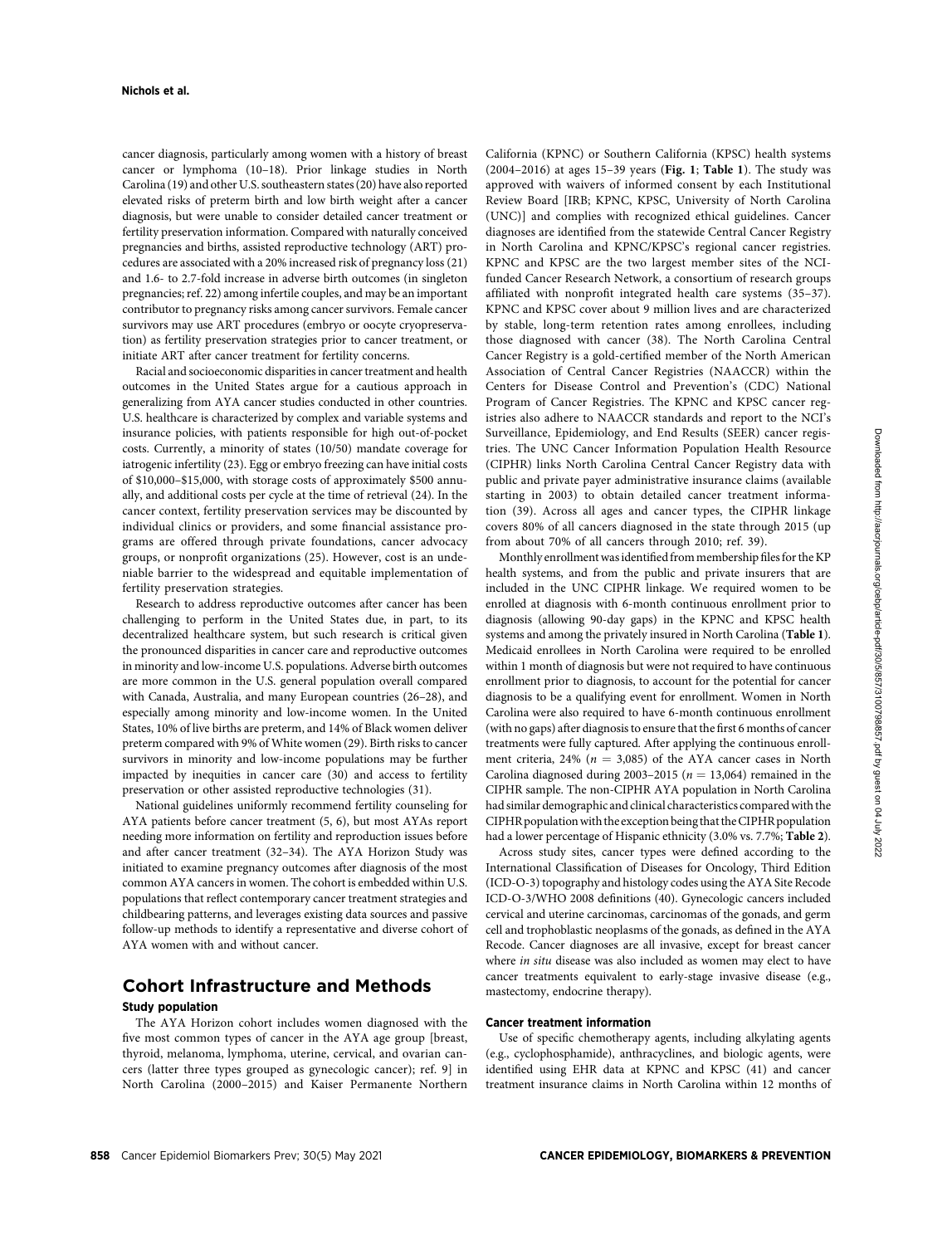

#### Figure 1.

Flow chart of study samples and data sources from the Horizon cohort, including existing, administrative data from 11,072 women with an AYA cancer diagnosis and 1,679 women who responded to the Horizon Study online survey. NC, North Carolina; KP, Kaiser Permanente. \* Women who satisfied study site-specific preand postdiagnosis enrollment criteria.

diagnosis (39). Chemotherapy drug lists and procedure codes from the International Classification of Diseases, 9th and 10th Revisions (ICD-9 and ICD-10), Healthcare Common Procedure Coding System (HCPCS), Common Procedural Terminology (CPT), and National Drug Codes (NDC) were used to identify cancer treatments in the claims data. Treatment types were defined using lists from the Cancer Research Network published on the NCI's website (42), a SEER-Medicare report (43), and clinical expertise and collaborator input.

For women with lymphoma and gynecologic malignancies, receipt of radiation, field, and dose were abstracted from KP EMR data if available, and otherwise from KP medical charts. Ovarian transposition (oophorexy) to reposition the ovaries outside of the field of radiation was also recorded from medical charts. In the North Carolina insurance claims, administration of radiotherapy was determined using HCPCS or CPT codes. These codes may identify the modality of radiation treatment, although some codes are nonspecific (e.g., CPT 77401 "radiation treatment delivery"). Radiation field information was limited and dose was not included in the HCPCS/CPT codes. Similar to chemotherapy, included radiation codes were drawn from the Cancer Research Network (42) and consultation from clinical collaborators.

Gonadotropin-releasing hormone agonist (GnRHa) cotherapy (including goserelin, leuprolide, triptorelin, degarelix, histrelin, and nafarelin) may be used during chemotherapy as a means of ovarian suppression for fertility preservation (5). Use of GnRHa was captured through using EHR data at KPNC and KPSC and cancer treatment insurance claims in North Carolina within 12 months of diagnosis.

### Fertility Preservation and ART use

During the study diagnosis years, North Carolina and California did not mandate coverage for fertility preservation (initiated between cancer diagnosis and potentially gonadotoxic treatment), or coverage for in vitro fertilization, although fertility preservation services for women at risk of iatrogenic infertility are now covered in California as of 2019 (23). Fertility and ART procedures after cancer treatment not covered by insurance can be challenging to identify in medical records or administrative claims if they are paid for out of pocket or received out of plan. The Society for Assisted Reproductive Technology Clinic Outcomes Reporting System (SART CORS) database has covered more than 90% of all ART procedures performed in the United States since 2004 (44). Reporting to SART CORS is required by its member clinics which must meet strict quality and safety metrics and requirements. The Centers for Disease Control and Prevention is mandated by the Fertility Clinic Success Rate and Certification Act of 1992 (Public Law 102–493) to collect and report ART outcomes, and to solicit guidance from experts such as SART (45). SART submits data to the CDC for its member clinics.

Women who undergo ART at SART member clinics, including Kaiser Permanente and UNC infertility clinics, provide consent for their data to be used for research. Roughly 10% of clinics are audited each year by SART and CDC for data validation, with low discrepancy rates (<4%) observed between medical records and data reported to the CDC for most data fields (46). A third-party honest broker, Redshift Technologies, Inc. (Redshift), maintains the SART CORS database and facilitates linkage with individual-level data at KPNC, KPSC, and in North Carolina to ensure that identifiers are removed and coded, analytic datasets are used to preserve patient confidentiality.

After executing institutional memoranda of understanding and signing confidentiality agreements with SART, Redshift provided a linkage file with select identifiers (first and last name, date of birth, zip code, social security number), but not ART details, along with a unique person ID. This linkage file was matched to the AYA cancer sample and all comparison groups described previously. At the KP healthcare systems, the linkage was completed using MatchPro software; in North Carolina, LinkPlus software was use. Matching IDs were returned to Redshift, which then provided the ART information. These data, once received, were merged with limited datasets containing cancer diagnosis and cancer treatment information.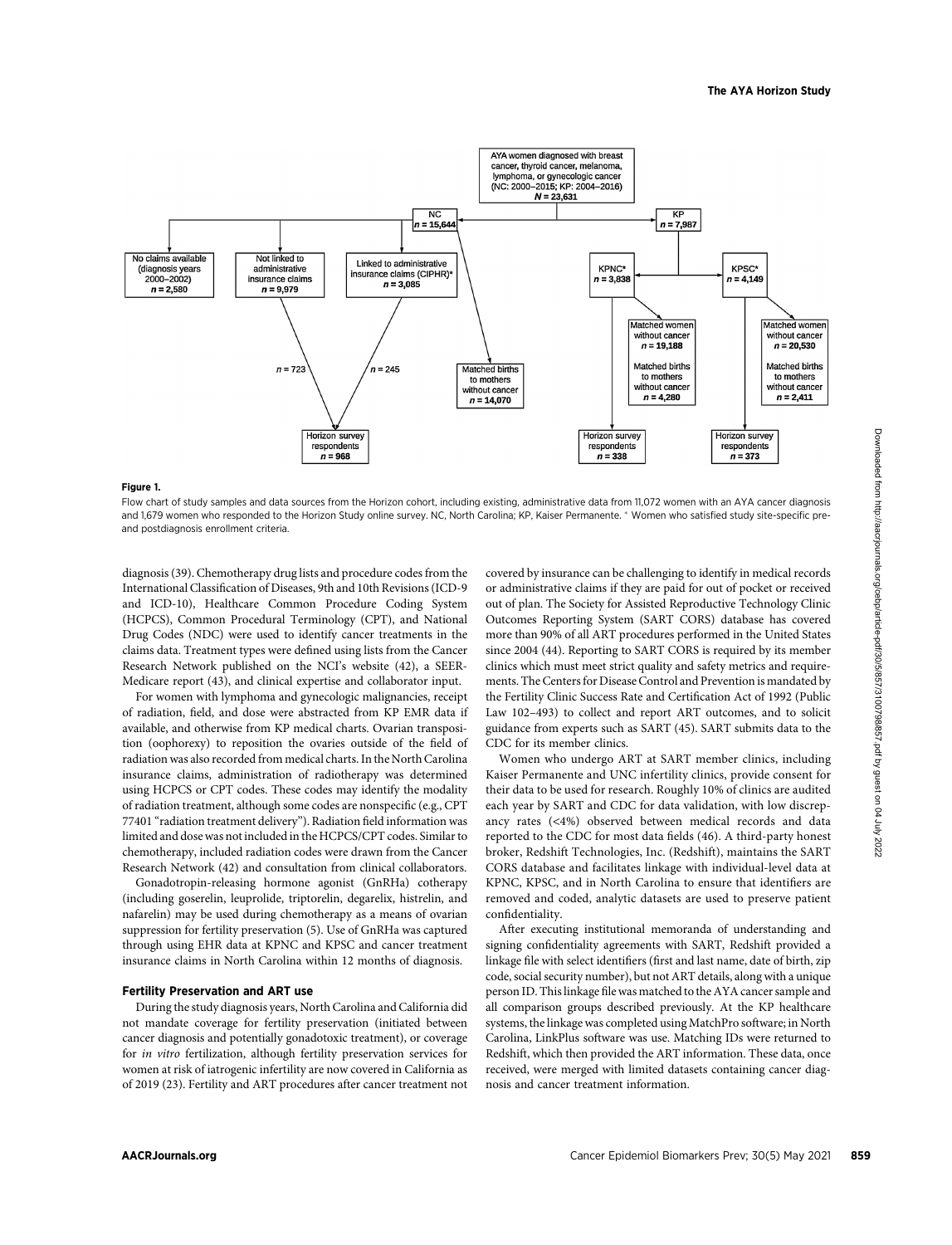|                                             | <b>UNC CIPHR</b><br>3,085<br>2003-2015 |       | <b>KPSC</b><br>4,149<br>2004-2016 |       | <b>KPNC</b><br>3,838<br>2004-2016 |       | <b>Total</b><br>11,072 |       |
|---------------------------------------------|----------------------------------------|-------|-----------------------------------|-------|-----------------------------------|-------|------------------------|-------|
| Total, N                                    |                                        |       |                                   |       |                                   |       |                        |       |
| <b>Diagnosis years</b>                      |                                        |       |                                   |       |                                   |       |                        |       |
| Cancer type <sup>a</sup>                    |                                        |       |                                   |       |                                   |       |                        |       |
| Gynecologic                                 | 509                                    | 16.5% | 748                               | 18.0% | 556                               | 14.5% | 1,813                  | 16.4% |
| Cervical                                    | 276                                    | 8.9%  | 320                               | 7.7%  | 266                               | 6.9%  | 862                    | 7.8%  |
| Uterine                                     | 117                                    | 3.8%  | 269                               | 6.5%  | 137                               | 3.6%  | 523                    | 4.7%  |
| Ovarian                                     | 116                                    | 3.8%  | 159                               | 3.8%  | 153                               | 4.0%  | 428                    | 3.9%  |
| Lymphoma                                    | 351                                    | 11.4% | 435                               | 10.5% | 439                               | 11.4% | 1,225                  | 11.1% |
| Hodgkin lymphoma                            | 196                                    | 6.4%  | 223                               | 5.4%  | 257                               | 6.7%  | 676                    | 6.1%  |
| Non-Hodgkin lymphoma                        | 155                                    | 5.0%  | 212                               | 5.1%  | 182                               | 4.7%  | 549                    | 5.0%  |
| Melanoma                                    | 411                                    | 13.3% | 445                               | 10.7% | 561                               | 14.6% | 1,417                  | 12.8% |
| Thyroid                                     | 630                                    | 20.4% | 1,178                             | 28.4% | 877                               | 22.9% | 2,685                  | 24.3% |
| <b>Breast</b>                               | 1,184                                  | 38.4% | 1,343                             | 32.4% | 1,405                             | 36.6% | 3,932                  | 35.5% |
| In situ                                     | 134                                    | 4.3%  | 129                               | 3.1%  | 147                               | 3.8%  | 410                    | 3.7%  |
| Invasive                                    | 1,050                                  | 34.0% | 1,214                             | 29.3% | 1,258                             | 32.8% | 3,522                  | 31.8% |
| Age at diagnosis                            |                                        |       |                                   |       |                                   |       |                        |       |
| $15 - 17$                                   | 44                                     | 1.4%  | 86                                | 2.1%  | 82                                | 2.1%  | 212                    | 1.9%  |
| $18 - 24$                                   | 317                                    | 10.3% | 444                               | 10.7% | 370                               | 9.6%  | 1,131                  | 10.2% |
| $25 - 29$                                   | 480                                    | 15.6% | 592                               | 14.3% | 557                               | 14.5% | 1,629                  | 14.7% |
| $30 - 34$                                   | 819                                    | 26.5% | 1,135                             | 27.4% | 1,105                             | 28.8% | 3,059                  | 27.6% |
| $35 - 39$                                   | 1,425                                  | 46.2% | 1.892                             | 45.6% | 1,724                             | 44.9% | 5,041                  | 45.5% |
| <b>Hispanic ethnicity</b>                   | 94                                     | 3.0%  | 1,724                             | 41.6% | 759                               | 19.8% | 2,577                  | 23.3% |
| Race                                        |                                        |       |                                   |       |                                   |       |                        |       |
| White                                       | 2,283                                  | 74.0% | 2,536                             | 61.1% | 2,215                             | 57.7% | 7,034                  | 63.5% |
| African American                            | 675                                    | 21.9% | 355                               | 8.6%  | 225                               | 5.9%  | 1,255                  | 11.3% |
| Asian                                       | 42                                     | 1.4%  | 537                               | 12.9% | 834                               | 21.7% | 1,413                  | 12.8% |
| Other                                       | 36                                     | 1.2%  | 50                                | 1.2%  | 550                               | 14.3% | 636                    | 5.7%  |
| Unknown                                     | 47                                     | 1.5%  | 671                               | 16.2% | 14                                | 0.4%  |                        |       |
| Any Medicaid/state-subsidized enrollment, % | 1,320                                  | 42.8% | 199                               | 4.8%  | 160                               | 4.2%  | 1,679                  | 15.2% |
| Post-diagnosis continuous enrollment, %     |                                        |       |                                   |       |                                   |       |                        |       |
| 12 months <sup>b</sup>                      | 1,603                                  | 95.5% | 3,768                             | 90.8% | 3,358                             | 87.5% | 8,729                  | 91.3% |
| Deaths <sup>c</sup>                         | 8                                      | 0.5%  | 59                                | 1.4%  | 38                                | 1.0%  |                        |       |
| 60 monthsb                                  | 525                                    | 49.3% | 1,877                             | 62.7% | 1,670                             | 51.7% | 4,072                  | 54.6% |
| Deaths <sup>c</sup>                         | 51                                     | 4.8%  | 190                               | 6.3%  | 158                               | 4.9%  |                        |       |

<sup>a</sup> All cancer is invasive except for breast cancer.

 $^{\rm b}$ For the UNC CIPHR Population, continuous enrollment calculations restricted to women with private insurance only (N  $=$  1,765). Of these, 1,679 women were eligible for 12-month continuous enrollment and 1,065 women were eligible for 60-month continuous enrollment based on diagnosis dates ≥12 and ≥60 months prior to the end of the private insurance claims window (2015). For the KPSC Population, the full sample of 4,149 women was eligible for 12-month enrollment, and 2,993 women were eligible for 60-month enrollment based on diagnosis dates. For the KPNC Population, the full sample of 3,838 women was eligible for the 12-month enrollment, and 3,229 women were eligible for 60-month enrollment based on diagnosis dates.

c Deaths for the UNC CIPHR Population that occur within 12 or 60 months of cancer diagnosis during private insurance enrollment.

ART variables include, but are not limited to, age, race, medical history, medications (e.g., aromatase inhibitors, GnRH agonists, and antagonists), parity, reasons for ART (e.g., diminished ovarian reserve, tubal disease, male infertility, etc.), autologous versus donor oocytes, transfer of fresh or thawed oocytes/embryos, use of gestational carriers, reasons for cancellation (including illness and financial reasons), complications, embryo quality, and preimplantation genetic testing. Embryo or oocyte cryopreservation was classified as fertility preservation if the oocyte retrieval dates fall between cancer diagnosis and first potentially gonadotoxic cancer treatment date (e.g., pelvic surgery, chemotherapy). Embryo cryopreservation is expected to be more commonly used than oocyte cryopreservation because oocyte cryopreservation was considered experimental until 2012 (47). The wide range of diagnosis years (2004–2016) will provide an opportunity to evaluate potential change in fertility preservation use and procedures over time.

### Data sources for pregnancy and birth outcomes

At KPNC and KPSC, pregnancy databases and birth registries include not only live births, but also spontaneous abortion, termination, and other pregnancy outcomes. These registries are estimated to capture 99% of enrollee deliveries (48). Additional pregnancy complications are identified using EHR data and ICD-9 and ICD-10 codes, including preeclampsia/eclampsia, gestational hypertension, gestational diabetes, and premature rupture of membranes as potential contributing factors to preterm birth by clinical presentation. In the KP health system, the median rate of outpatient visits to any type of provider is similar between AYA cancer survivors and the noncancer comparator group [3.5/person-year, interquartile range (IQR): 1.5– 6.9; and 2.2/person-year, IQR: 0.7–4.6, respectively], providing evidence of ongoing medical surveillance and our ability to use routinely collected clinical data to identify pregnancy and birth outcomes (49).

In North Carolina, live births are identified by linkage of the Central Cancer Registry with statewide vital records using a probabilistic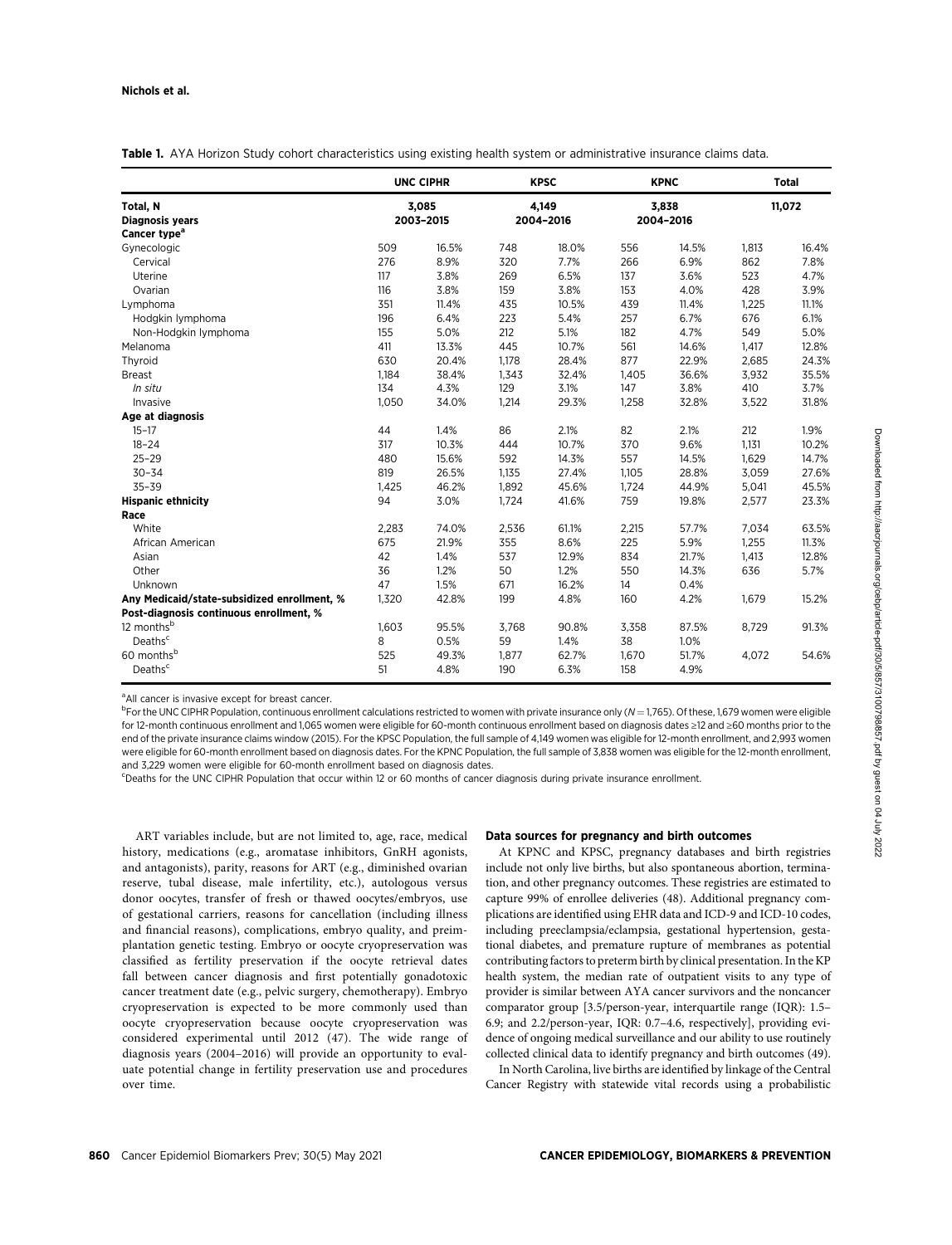Table 2. Characteristics of North Carolina cancer survivors in the AYA Horizon Study (who have CIPHR-linked insurance claims data) compared with AYA cancer survivors in North Carolina who do not have CIPHR-linked administrative insurance claims data.

|                                    | AYA cancer<br>survivors with linked<br>administrative<br>insurance claims data<br>$n$ (%) | <b>AYA cancer</b><br>survivors without<br>linked administrative<br>insurance claims data<br>n(%) |
|------------------------------------|-------------------------------------------------------------------------------------------|--------------------------------------------------------------------------------------------------|
| <b>Total Cancer Cases</b>          | 3,085 (100.0%)                                                                            | 9,979 (100.0%)                                                                                   |
| Cancer type <sup>a</sup>           |                                                                                           |                                                                                                  |
| Gynecologic                        | 509 (16.5%)                                                                               | 1,708 (17.1%)                                                                                    |
| Lymphoma                           | 351 (11.4%)                                                                               | 912 (9.1%)                                                                                       |
| Melanoma                           | 411 (13.3%)                                                                               | 1,541 (15.4%)                                                                                    |
| Thyroid                            | 630 (20.4%)                                                                               | 2,264 (22.7%)                                                                                    |
| Breast                             | 1,184 (38.4%)                                                                             | 3,554 (35.6%)                                                                                    |
| In situ                            | 134 (4.3%)                                                                                | 360 (3.6%)                                                                                       |
| Invasive                           | 1,050 (34.0%)                                                                             | 3,194 (32.0%)                                                                                    |
| Age at diagnosis                   |                                                                                           |                                                                                                  |
| $15 - 17$                          | 44 (1.4%)                                                                                 | 143 (1.4%)                                                                                       |
| 18-24                              | 317 (10.3%)                                                                               | 955 (9.6%)                                                                                       |
| $25 - 29$                          | 480 (15.6%)                                                                               | 1,580 (15.8%)                                                                                    |
| $30 - 34$                          | 819 (26.5%)                                                                               | 2,695 (27.0%)                                                                                    |
| $35 - 39$                          | 1,425 (46.2%)                                                                             | 4,606 (46.2%)                                                                                    |
| <b>Hispanic ethnicity, %</b>       | 94 (3.0%)                                                                                 | 767 (7.7%)                                                                                       |
| Race, %                            |                                                                                           |                                                                                                  |
| White                              | 2,283 (74.0%)                                                                             | 7,538 (75.5%)                                                                                    |
| African American                   | 675 (21.9%)                                                                               | 1,820 (18.2%)                                                                                    |
| Asian                              | 42 (1.4%)                                                                                 | 230 (2.3%)                                                                                       |
| Other                              | 36 (1.2%)                                                                                 | 84 (0.8%)                                                                                        |
| Unknown                            | 47 (1.5%)                                                                                 | 291 (2.9%)                                                                                       |
| <b>Stage</b>                       |                                                                                           |                                                                                                  |
| In situ                            | 128 (4.1%)                                                                                | 332 (3.3%)                                                                                       |
| Localized                          | 1,594 (51.7%)                                                                             | 5,269 (52.8%)                                                                                    |
| Regional                           | 902 (29.2%)                                                                               | 2,704 (27.1%)                                                                                    |
| <b>Distant</b>                     | 239 (7.7%)                                                                                | 679 (6.8%)                                                                                       |
| Unstaged/unknown                   | 56 (1.8%)                                                                                 | 293 (2.9%)                                                                                       |
| Missing                            | 166 (5.4%)                                                                                | 702 (7.0%)                                                                                       |
| Rural/urban residence <sup>b</sup> |                                                                                           |                                                                                                  |
| Urban                              | 2,170 (70.3%)                                                                             | 7,453 (74.7%)                                                                                    |
| Rural                              | 914 (29.6%)                                                                               | 2,512 (25.2%)                                                                                    |
| Missing                            | $1(0.0\%)$                                                                                | 14 (0.1%)                                                                                        |
|                                    |                                                                                           |                                                                                                  |

<sup>a</sup> All cancer is invasive except for breast cancer.

<sup>b</sup>Defined by USDA Rural-Urban Continuum Codes for residence at cancer diagnosis.

algorithm that incorporates maternal name, date of birth, social security number, and maiden name at the North Carolina State Center for Health Statistics. From birth certificates, information is available on infant birth weight, gestational age, race/ethnicity, maternal parity, smoking during pregnancy, vaginal or cesarean delivery, previous deliveries (including preterm or small-for-gestational age deliveries), education, prenatal care, plural birth, marital status, pregnancyassociated hypertension, and premature rupture of membranes in all study years for both women with and without a cancer history. Study participant records are also linked with national maternal and statewide fetal death files, and the North Carolina Birth Defects registry, as many birth defects are not identified at birth but during pediatric care in the months that follow. North Carolina participates in the CDCfunded Centers for Birth Defects Research and Prevention to conduct active population-based surveillance using standard case definitions from the National Birth Defects Prevention Study and National Birth Defects Prevention Network.

## Comparison groups

To assess risk of clinical pregnancy and pregnancy loss among AYA women with cancer, a comparison cohort of women without a prior cancer diagnosis was identified in California using KPNC/KPSC electronic health records (EHR), cancer registries, mortality files, and membership databases. Women without cancer were matched individually 5:1 to AYA cancer survivors on age, health plan enrollment year, and medical facility/service area. To be eligible for matching, women without cancer were required to be ages 15–39 years, cancerfree, and enrolled in the KPNC or KPSC health plan at the index date (the date of diagnosis for matched AYA cancer survivors), and have 6-month continuous enrollment in the KPNC/KPSC health plans prior to the index date (allowing 90-day gaps in insurance coverage).

Sterilization procedures, either as part of cancer therapy (e.g., bilateral oophorectomy for ovarian cancer), or for other indications (e.g., tubal ligation, hysterectomy for benign conditions), are recorded and dated for both women with (all study sites) and without (KP only) cancer using procedure codes from the health system (KP) or insurance claims (North Carolina). This information will be used to describe both groups, and to inform the appropriate risk sets and censoring dates for analyses that examine time from diagnosis (or corresponding index date for women without cancer) to pregnancy. While expected to be rare, it will also allow for the possibility for fertility preservation strategies to be used prior to cancer-related surgery and subsequent births to occur through the use of a gestational carrier, as recorded in the SART database.

At all three study sites, a sample of births to mothers without a cancer history was identified for comparison of adverse birth outcomes between births to women with cancer and those without. Births to mothers without a cancer history were matched 5:1 to births that occurred after a cancer diagnosis. Births were identified from KPNC/ KPSC birth registries and North Carolina statewide birth certificate files. Births at KPNC/KPSC were matched on calendar year of birth, maternal age at birth, and enrollment start year. Births in North Carolina were matched on month and year of delivery, and maternal age at birth. Race/ethnicity was not a matching factor but is collected across all samples for future analyses that consider the role of race/ ethnicity in overall associations or stratify on these characteristics.

### Survey data

The AYA Horizon Study online survey was developed with ancillary funding from the UNC Lineberger Comprehensive Cancer Center to query receipt of fertility counseling, attempts to conceive, and self-reported cancer recurrence. These characteristics are not uniformly available in existing state cancer registries or health system databases and complement the parent study's pregnancyfocused aims. The developmental award supported two postal mailings (an introductory and reminder letter) at all three study sites to invite women to complete an online Qualtrics survey in English. Eligibility criteria included diagnosis in 2004–2016 to span the time period when data linkage was performed with public and private insurance claims in North Carolina and with the SART CORS database across study sites. Women who were alive and ages 18 years and older at the time of contact (September 2018–November 2019), and in California, were required to be current enrollees in the KPNC or KPSC health plans.

We adapted a survey that was previously developed to capture reproductive intentions and fertility-related experiences in cancer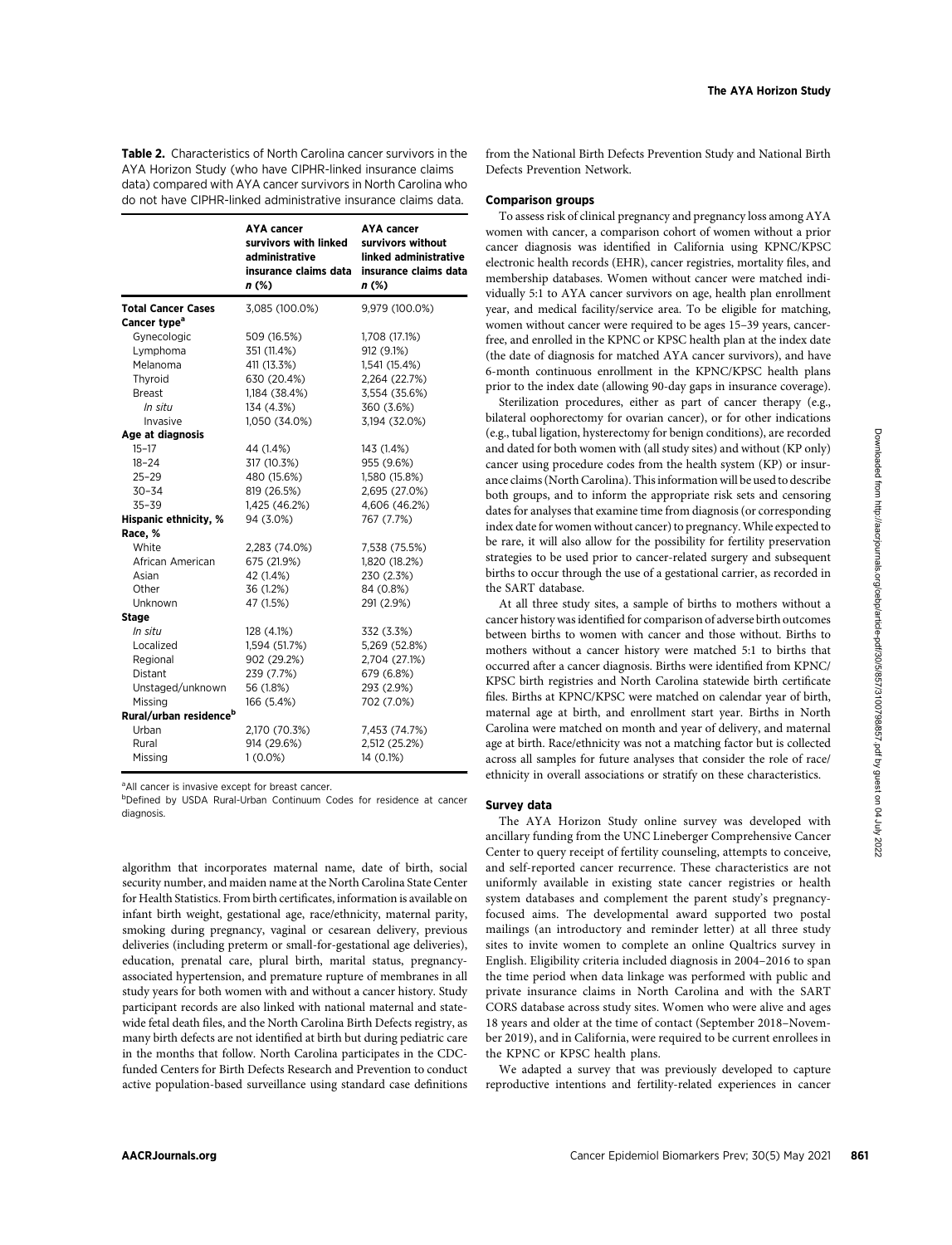populations (50). The survey was modified to be appropriate for survivors across cancer types in consultation with collaborating oncologists who specialize in breast, lymphoma, and gynecologic oncology. Additional priority content areas were solicited to expand the focus of the AYA Horizon Study to include other central concerns of AYAs, including genetic testing, clinical trial enrollment, health behaviors, financial concerns, caregiving roles, advance care planning, and technology preferences for information needs. Some modifications were made by each study site to reflect IRB-specific language preferences, or to minimize redundancies (e.g., with data available through the health plans, etc.).

To ensure the survey's acceptability and understanding by AYAs with cancer, we conducted one-hour cognitive interviews with nine AYA cancer survivors in North Carolina by phone (UNC IRB#17– 2858). Participants were female, ages 20–39 at cancer diagnosis, had been diagnosed with cancer 3–9 years previously (ages 24–48 at interview), and spanned multiple cancer types (3 thyroid, 3 breast, 2 melanoma, 1 gynecologic). Women were sent a link to complete the online survey on their own, followed by a recorded, structured phone interview that queried general feedback and specific understanding of questionnaire items. In appreciation for their time, participants received a \$20 Amazon gift card for pre-testing the survey.

The final survey draft and protocol were approved by the IRBs at UNC, KPNC, and KPSC, and the protocol was approved by the North Carolina State Center for Health Statistics Director and the Advisory Committee on Cancer Coordination and Control. All participants provided informed consent within the online survey. The North Carolina mailing was conducted by the UNC Odum Institute for Social Science Research; the KPNC/KPSC mailings were sent by the health systems. At all three sites, returned mailings due to incorrect address information were tracked. On the basis of available resources, and to enhance participation and the potential for future contact, respondents were given the option to participate in a drawing based on chance for one of forty \$50 Amazon gift cards where allowed by the IRB.

At KPNC and KPSC, 258 of 3,500 (7.4%) and 41 of 2,321 (1.8%) mailings, respectively, were returned as nondeliverable. At KPNC, letters were more likely to be returned as nondeliverable for women diagnosed in earlier calendar years (e.g., 10.9% returned for 2004 vs. 2.8% returned for 2016; P < 0.0001) and were less likely to be returned for Asian women (i.e., 11.6% returned for Black women, 8.7% for White, and 4.1% for Asian;  $P < 0.001$ ) and women who received chemotherapy (e.g., 8.8% returned for surgery only vs. 5.5% returned for any chemotherapy;  $P < 0.001$ ). The proportion of returned letters did not substantively differ by age at diagnosis, Hispanic ethnicity, or stage. Analysis of returned mail was not available for KPSC, although the proportion of returned letters was low overall (1.8%).

In North Carolina, 10,077 addresses were available from the Central Cancer Registry for AYAs who met study eligibility criteria and were run through National Change of Address database for address updates prior to the first mailing. Of these, 2,445 letters (24.3%) were returned as nondeliverable. Returned letters were more common for women who were younger at diagnosis (e.g., 29.3% returned for ages 18–24 vs. 20.3% returned for ages 35-39 years;  $P < 0.0001$ ); diagnosed in earlier years (e.g., 30.1% returned for 2004 vs. 11.6% returned for 2015;  $P <$ 0.0001); Black women (e.g., 31.0% returned for Black vs. 22.7% for White; P < 0.0001) and Hispanic women (28.5% returned for Hispanic vs. 24.0% returned for non-Hispanic women;  $P = 0.01$ ).

Among the mailed letters that were not returned across the three study sites, 8 women were deceased and 14 were ineligible due to cancer type or diagnosis age. Cancer registry/EHR characteristics for survey respondents and the invited sample across study sites are shown in Table 3; the overall participation proportion was 12.8% (10.4–16.4% across study sites). Survey participation reflected the invited sample for age at diagnosis, but response varied by cancer type, race, Hispanic ethnicity, SEER summary stage, and cancer treatment (all  $P < 0.0001$ ; Table 3). Women with lower survey response included: those with gynecologic cancer (8.8% for those with gynecologic cancer vs. 10.5%–12.7% for all other cancer types; all  $P < 0.04$ ); Black and Asian women (5.6% for Black and 7.7% for Asian vs. 12.8% for White;  $P < 0.0001$ ); Hispanic women (9.6% for Hispanic vs. 11.7% for non-Hispanic;  $P = 0.005$ ); and women who received surgery alone (10.2% for those who received surgery alone vs. 12.8% for those who received any chemotherapy;  $P < 0.0001$ ). The low overall response was likely due, in part, to the long diagnosis window (up to 15 years previous), use of only 2 postal invitations and single survey modality (online in English) protocol, based on available resources. In a recent multimodal (mail and phone recruitment; paper, web and phone survey options) U.S.-based survey of AYA cancer survivors diagnosed within the previous 14 months, survey response was 43% ( $n = 332$  male and 192 female respondents); the relatively higher response rate can likely be attributed to the more recent diagnoses, more intensive follow-up procedures (e.g., repeated mailings and telephone calls for nonrespondents) and an incentive of \$25 for survey completion and an additional \$25 for completing medical record release forms (51). Despite the suboptimal overall response in our study, information reported directly from >1,600 female participants, with a well-defined sampling frame, provides a valuable resource for understanding the experiences of women diagnosed with AYA cancers.

## Discussion

## Opportunities and challenges

The overarching goal of the AYA Horizon Study is to examine clinical pregnancy outcomes after diagnosis of the most common AYA cancers in women. It is a cohort identified from existing state and integrated health care records, and followed passively for fertility preservation and other ART procedures, as well as pregnancy and birth outcomes. Passive data collection through linkage reduces participant burden and prevents systematic cohort attrition or potential selection biases that can occur with active participation requirements (52). Use of existing data also provides efficiency in cost and time relative to de novo data collection (52). To this structure, we have added information from a subset of women who have administrative insurance claims in North Carolina and from a subset who responded to an online survey to collect information on experiences that are not routinely captured in existing health data. This combination of data sources allows us to compare information and data quality across sources; for example, to compare cancer treatment information from a state cancer registry to administrative insurance claims (53), or assess similarities and differences between survey responders to the invited sample.

Use of existing data that does not require active research participation can also help to address concerns regarding generalizability when active participation varies between groups. Our existing data sources include a sample of female AYA cancer survivors that includes >1,200 African American women, >1,400 Asian women, >1,600 Medicaid enrollees, and >2,500 Hispanic women. This sample will be key to document the use of fertility preservation between these groups, and subsequent pregnancy outcomes. In our survey sample, we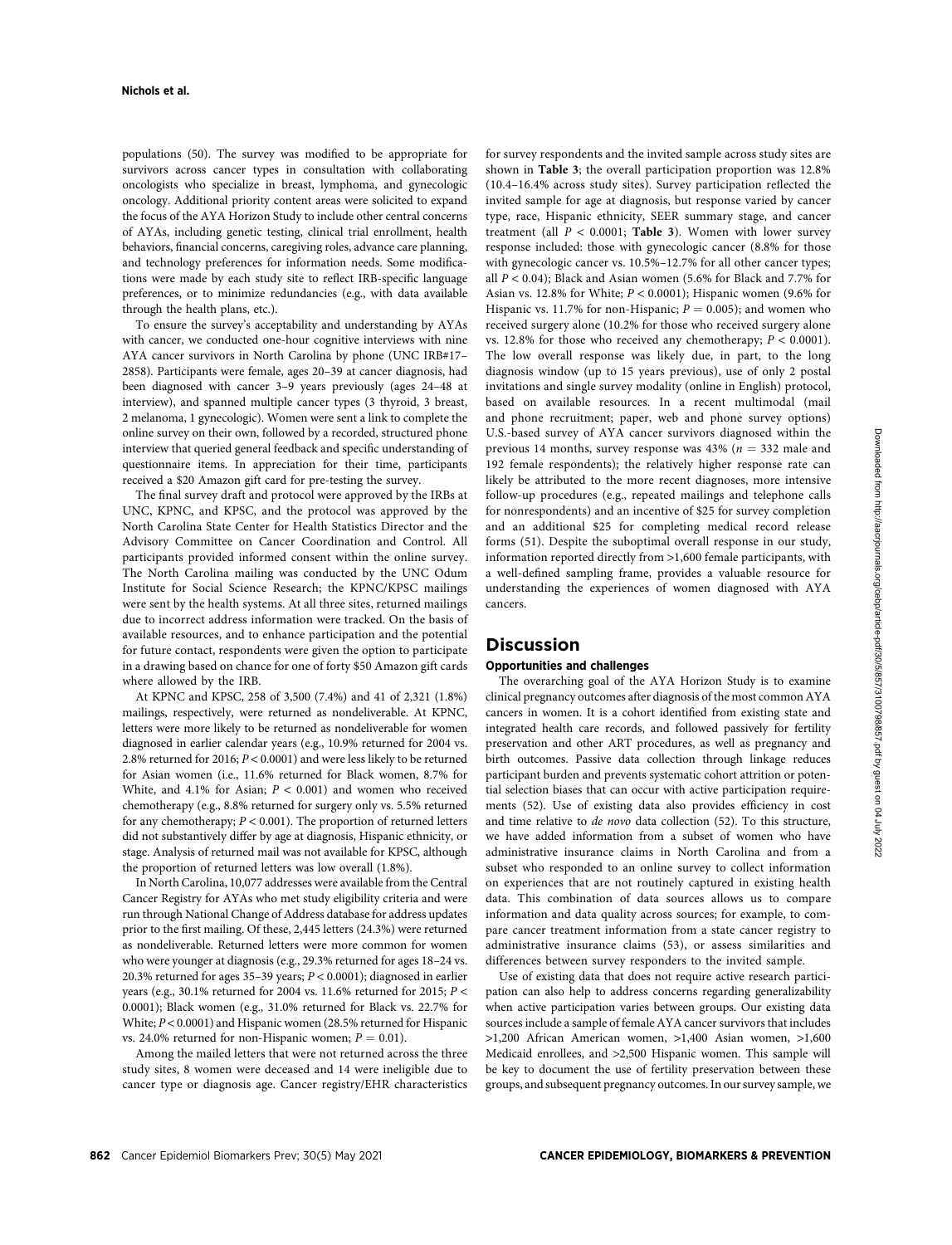|                                 | Combined<br>participants | Combined<br>invited<br>sample | <b>North</b><br>Carolina<br>participants | North<br>Carolina<br>invited<br>sample | <b>KPSC</b><br>participants | <b>KPSC</b><br>invited<br>sample | <b>KPNC</b><br>participants | <b>KPNC</b><br>invited<br>sample |
|---------------------------------|--------------------------|-------------------------------|------------------------------------------|----------------------------------------|-----------------------------|----------------------------------|-----------------------------|----------------------------------|
| Total, N                        | 1,679                    | 13,132                        | 968                                      | 7,611                                  | 373                         | 2,280                            | 338                         | 3,241                            |
| Years since diagnosis, %        |                          |                               |                                          |                                        |                             |                                  |                             |                                  |
| -3                              | 3.0%                     | 2.3%                          | 0.0%                                     | 0.0%                                   | 13.4%                       | 13.1%                            | 0.0%                        | 0.0%                             |
| $3 - 5$                         | 36.9%                    | 29.8%                         | 39.6%                                    | 29.7%                                  | 34.9%                       | 30.9%                            | 31.7%                       | 29.1%                            |
| $6 - 9$                         | 32.4%                    | 32.7%                         | 33.0%                                    | 33.7%                                  | 30.8%                       | 30.3%                            | 32.5%                       | 31.9%                            |
| $10 - 15$                       | 27.7%                    | 35.3%                         | 27.5%                                    | 36.6%                                  | 20.9%                       | 25.7%                            | 35.8%                       | 39.0%                            |
| Age at diagnosis, %             |                          |                               |                                          |                                        |                             |                                  |                             |                                  |
| $15 - 17$                       | 1.1%                     | 0.9%                          | 0.0%                                     | 0.0%                                   | 3.2%                        | 1.8%                             | 2.1%                        | 2.2%                             |
| $18 - 24$                       | 9.8%                     | 8.9%                          | 9.5%                                     | 9.1%                                   | 10.5%                       | 7.1%                             | 9.8%                        | 9.8%                             |
| $25 - 29$                       | 15.6%                    | 14.6%                         | 15.1%                                    | 15.3%                                  | 14.7%                       | 12.6%                            | 18.0%                       | 14.4%                            |
| $30 - 34$                       | 26.5%                    | 27.6%                         | 26.4%                                    | 26.8%                                  | 28.4%                       | 28.1%                            | 24.6%                       | 29.0%                            |
| $35 - 39$                       | 47.0%                    | 48.1%                         | 49.0%                                    | 48.9%                                  | 43.2%                       | 50.3%                            | 45.6%                       | 44.6%                            |
| Cancer type <sup>b</sup> , %    |                          |                               |                                          |                                        |                             |                                  |                             |                                  |
| Gynecologic                     | 11.3%                    | 14.9%                         | 10.7%                                    | 15.0%                                  | 14.2%                       | 16.0%                            | 9.5%                        | 14.0%                            |
| Cervical                        | 5.6%                     | 7.3%                          | 5.3%                                     | 7.8%                                   | 6.4%                        | 6.2%                             | 5.6%                        | 6.8%                             |
| Uterine                         | 3.6%                     | 4.6%                          | 3.5%                                     | 4.5%                                   | 5.4%                        | 6.4%                             | 1.8%                        | 3.7%                             |
| Ovarian                         | 2.1%                     | 3.0%                          | 2.0%                                     | 2.7%                                   | 2.4%                        | 3.3%                             | 2.1%                        | 3.5%                             |
| Lymphoma                        | 10.9%                    | 9.6%                          | 10.1%                                    | 8.8%                                   | 10.2%                       | 9.8%                             | 13.9%                       | 11.3%                            |
| Hodgkin lymphoma                | 6.9%                     | 5.5%                          | 6.3%                                     | 4.9%                                   | 4.8%                        | 5.2%                             | 10.9%                       | 6.9%                             |
| Non-Hodgkin                     | 3.7%                     | 4.1%                          | 3.8%                                     | 3.8%                                   | 4.0%                        | 4.6%                             | 3.0%                        | 4.4%                             |
| lymphoma                        |                          |                               |                                          |                                        |                             |                                  |                             |                                  |
| Melanoma                        | 14.4%                    | 14.6%                         | 14.3%                                    | 16.0%                                  | 12.9%                       | 9.5%                             | 16.6%                       | 14.9%                            |
| Thyroid                         | 23.5%                    | 25.7%                         | 22.9%                                    | 25.2%                                  | 26.8%                       | 30.0%                            | 21.6%                       | 24.0%                            |
| <b>Breast</b>                   | 39.9%                    | 35.2%                         | 41.9%                                    | 35.1%                                  | 35.9%                       | 34.6%                            | 38.5%                       | 35.7%                            |
| In situ                         | 4.3%                     | 4.4%                          | 4.9%                                     | 4.6%                                   | 3.2%                        | 3.8%                             | 4.1%                        | 4.1%                             |
| Invasive                        | 33.9%                    | 30.5%                         | 36.8%                                    | 29.9%                                  | 26.0%                       | 30.8%                            | 34.3%                       | 31.6%                            |
| Age at survey, %                |                          |                               |                                          |                                        |                             |                                  |                             |                                  |
| $18 - 24$                       | 2.3%                     | 1.4%                          | 1.1%                                     | 0.7%                                   | 5.6%                        | 3.1%                             | 2.1%                        | 1.7%                             |
| $25 - 29$                       | 5.2%                     | 4.5%                          | 5.5%                                     | 4.3%                                   | 5.1%                        | 4.3%                             | 4.4%                        | 5.0%                             |
| $30 - 34$                       | 13.1%                    | 10.9%                         | 12.4%                                    | 11.1%                                  | 14.5%                       | 10.2%                            | 13.6%                       | 11.0%                            |
| $35 - 39$                       | 23.1%                    | 21.1%                         | 22.6%                                    | 20.4%                                  | 24.4%                       | 22.2%                            | 23.1%                       | 21.9%                            |
| $40 - 44$                       | 31.4%                    | 31.5%                         | 33.1%                                    | 31.9%                                  | 29.8%                       | 32.4%                            | 28.7%                       | 30.0%                            |
| $45 - 49$                       | 19.2%                    | 23.4%                         | 20.2%                                    | 24.6%                                  | 15.8%                       | 21.7%                            | 20.1%                       | 21.7%                            |
| $50 - 53$                       | 5.5%                     | 7.0%                          | 5.1%                                     | 7.0%                                   | 4.8%                        | 5.7%                             | 7.7%                        | 8.0%                             |
| $54+$                           | 0.1%                     | 0.2%                          | 0.0%                                     | 0.0%                                   | 0.0%                        | 0.4%                             | 0.3%                        | 0.6%                             |
| Race <sup>c</sup>               |                          |                               |                                          |                                        |                             |                                  |                             |                                  |
|                                 |                          |                               |                                          |                                        |                             |                                  |                             |                                  |
| White                           | 81.1%                    | 70.4%                         | 89.4%                                    | 78.7%                                  | 70.2%                       | 60.7%                            | 69.2%                       | 57.7%                            |
| African American                | 5.5%<br>6.0%             | 11.9%<br>9.2%                 | 7.5%<br>2.1%                             | 16.0%<br>2.2%                          | 3.5%<br>8.0%                | 8.2%<br>13.9%                    | 2.1%                        | 4.9%                             |
| Asian                           |                          |                               |                                          |                                        |                             |                                  | 15.1%                       | 22.5%                            |
| Other                           | 4.9%                     | 4.4%                          | 0.9%                                     | 1.0%                                   | 7.5%                        | 1.3%                             | 13.6%                       | 14.5%                            |
| Missing                         | 2.4%                     | 4.1%                          | 0.1%                                     | 2.2%                                   | 10.7%                       | 15.9%                            | 0.0%                        | 0.4%                             |
| Hispanic ethnicity <sup>c</sup> | 13.2%                    | 15.9%                         | 3.2%                                     | 5.6%                                   | 38.3%                       | 43.6%                            | 14.2%                       | 20.4%                            |
| <b>SEER Summary stage</b>       |                          |                               |                                          |                                        |                             |                                  |                             |                                  |
| In situ                         | 4.3%                     | 4.4%                          | 4.9%                                     | 4.7%                                   | 3.2%                        | 3.8%                             | 4.1%                        | 4.1%                             |
| Local                           | 51.3%                    | 59.5%                         | 54.3%                                    | 60.4%                                  | 44.0%                       | 59.0%                            | 50.9%                       | 57.7%                            |
| Regional                        | 33.7%                    | 29.3%                         | 34.8%                                    | 27.6%                                  | 26.5%                       | 31.5%                            | 38.5%                       | 31.9%                            |
| Distant                         | 4.8%                     | 5.0%                          | 4.8%                                     | 5.0%                                   | 4.3%                        | 4.9%                             | 5.3%                        | 5.2%                             |
| Unstaged                        | 0.9%                     | 1.6%                          | 1.2%                                     | 2.2%                                   | 0.0%                        | 0.0%                             | 0.9%                        | 1.1%                             |
| Missing <sup>d</sup>            | 4.9%                     | 0.2%                          | 0.0%                                     | 0.1%                                   | 22.0%                       | 0.7%                             | 0.3%                        | 0.0%                             |
| Cancer treatment <sup>c</sup>   |                          |                               |                                          |                                        |                             |                                  |                             |                                  |
| Surgery only                    | 37.1%                    | 41.9%                         | 37.4%                                    | 43.2%                                  | 35.7%                       | 38.7%                            | 37.9%                       | 41.0%                            |
| Radiation, no                   | 19.0%                    | 18.2%                         | 18.7%                                    | 17.5%                                  | 22.0%                       | 20.8%                            | 16.6%                       | 18.2%                            |
| chemotherapy                    |                          |                               |                                          |                                        |                             |                                  |                             |                                  |
| Any chemotherapy                | 41.9%                    | 36.5%                         | 42.0%                                    | 35.8%                                  | 39.1%                       | 37.7%                            | 44.4%                       | 37.5%                            |
| No surgery, radiation, or 2.0%  |                          | 3.0%                          | 1.9%                                     | 3.1%                                   | 2.9%                        | 2.8%                             | 1.2%                        | 3.0%                             |
| chemotherapy                    |                          |                               |                                          |                                        |                             |                                  |                             |                                  |
| Missing                         | 0.1%                     | 0.4%                          | 0.0%                                     | 0.5%                                   | 0.3%                        | 0.0%                             | 0.0%                        | 0.3%                             |

<sup>a</sup> Excludes returned mail (NC: 2,445; KPSC: 41; KPNC: 258) and ineligible participants (NC: 21; KPNC: 1).

<sup>b</sup>All cancer is invasive except for breast cancer.

CData obtained from self-reported survey responses for the following number of women: race (NC: 14; KPSC: 85; KPNC: 1), ethnicity (KPSC: 74; KPNC: 73), and cancer treatment (NC: 6; KPSC: 79; KPNC: 62).

<sup>d</sup>Missingness may be higher among survey participants compared with the invited sample because consent to link one's survey response to external data (e.g., electronic health record) was not available for all survey participants.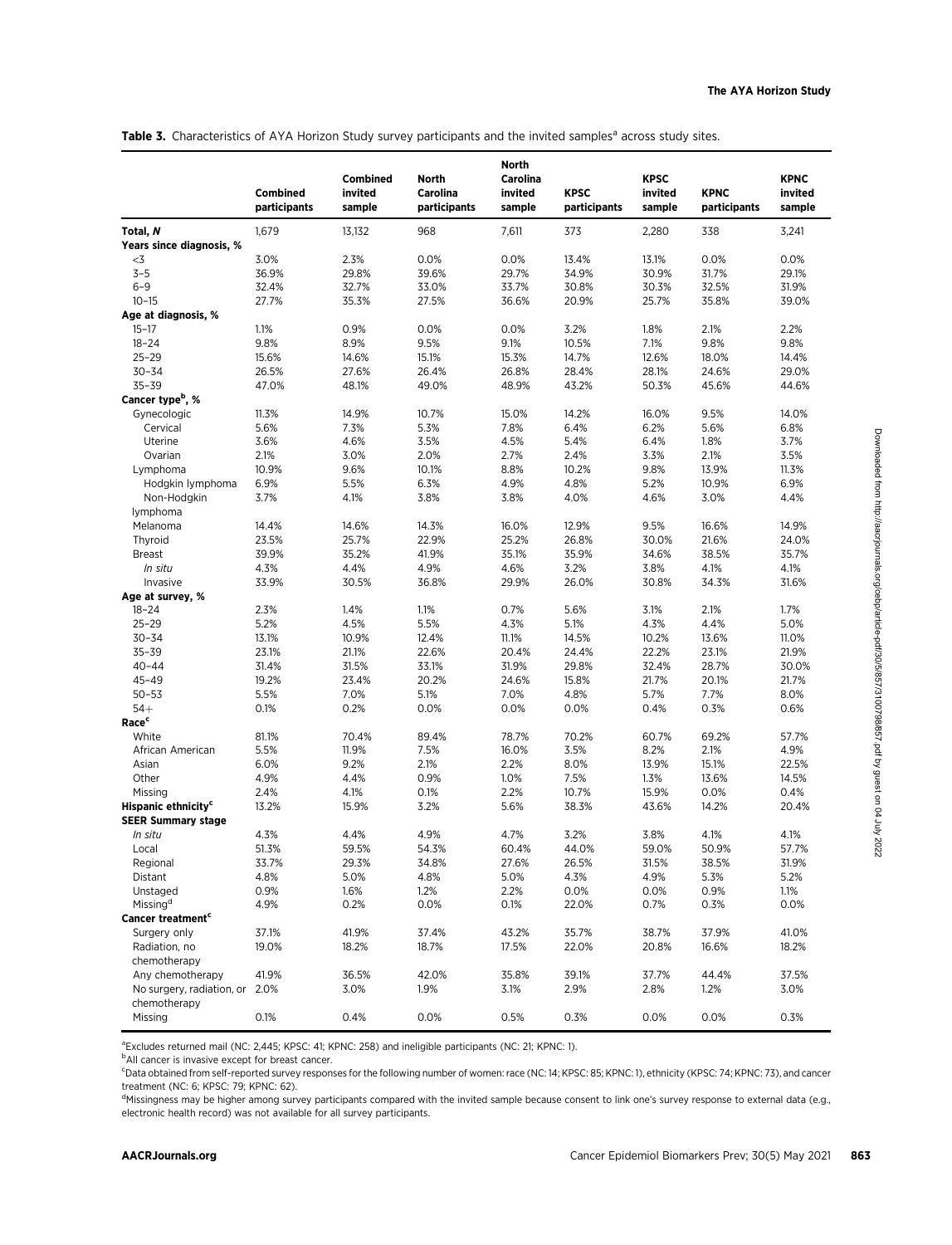observed that active response was low overall, and notably lower among minority groups compared with non-Hispanic white women. The potential impact of differential response can be considered in future sensitivity analyses using this data, and will inform the allocation of resources in future studies to reach minority women.

On the basis of the included data sources, we will not directly address cancer recurrence. Censoring at 6 months prior to cancer recurrence did not influence birth rates in a prior study (10). While KPNC and KPSC have disenrollment dates to censor follow-up, we cannot account for women who move out of North Carolina between cancer diagnosis and pregnancy or delivery. However, in U.S. census data for North Carolina in 2000–2010, only 6%–7% of all women moved out-of-state, with residents ages 25–29 twice as likely to move out of state (54). With this information, we estimate that 15% of AYA women may have moved out-of-state during the study period. Therefore, the population stability remains high at an estimated 85% over 10 years.

#### Research priorities and future directions

An estimated 60% of AYA women with a cancer diagnosis want the possibility of children after treatment (55). Having biological children is an important option for parenthood because a prior cancer diagnosis may violate medical screening requirements in adoption (56). Accepted fertility preservation strategies, such as embryo/oocyte cryopreservation, also have potential to exacerbate existing racial and economic disparities in cancer care and outcomes, given that embryo/oocyte cryopreservation can be expensive and is rarely covered by insurance. Even in states with mandated infertility coverage, AYA cancer patients may not qualify for coverage at the time services are needed because they are not infertile prior to cancer treatment (57). On the basis of these barriers to fertility preservation, the majority of births to AYA cancer survivors are likely to be naturally conceived. In our prior research in North Carolina, we observed a 15% cumulative incidence of live birth after AYA cancer over 10 years (58). The Horizon study will newly contribute high quality data from California, detailed cancer treatment information, and the contribution of fertility preservation (including potential use of donor gametes or gestational carriers) to subsequent birth rates across study sites.

High-quality evidence on the clinical outcomes of future pregnancies is crucial information for AYA cancer survivors in treatment and prenatal planning. Studies of AYA cancer survivors abroad and of U.S. childhood cancer survivors report increases in infertility, miscarriage risk, delivery complications, and adverse birth outcomes (10–18, 59, 60). The impact of these risks may be magnified for AYA cancer survivors in the U.S. compared with European or other settings due to the higher prevalence of adverse birth outcomes in the U.S. overall, especially among minority and low-income groups (26, 29). Studies of pregnancy risks among adult survivors of childhood cancers reflect a longer interval between cancer treatment and pregnancy compared with women diagnosed with AYA cancers, and may not include the use of accepted fertility preservation options that are available only after puberty.

References

- 1. Sender L, Zabokrtsky KB. Adolescent and young adult patients with cancer: a milieu of unique features. Nat Rev Clin Oncol 2015;12:465–80.
- 2. Closing the gap: research and care imperatives for adolescents and young adults with cancer: report of the adolescent and young adult oncology progress review group. August 2006. NIH Publication No. 06–6067. [https://www.livestrong.org/](https://www.livestrong.org/content/closing-gap-research-and-care-imperatives-adolescents-and-young-adults-cancer) [content/closing-gap-research-and-care-imperatives-adolescents-and-young](https://www.livestrong.org/content/closing-gap-research-and-care-imperatives-adolescents-and-young-adults-cancer)[adults-cancer.](https://www.livestrong.org/content/closing-gap-research-and-care-imperatives-adolescents-and-young-adults-cancer)

The AYA Horizon study will provide contemporary evidence on pregnancy risks among female survivors of the most common AYA cancer types that can be directly applied to fertility preservation, preconception, and prenatal counseling during cancer care and survivorship. This evidence base may be used by the oncology team and fertility specialists during active treatment planning; by fertility specialists who have patients who initiate ART years after cancer treatment; or by family medicine or obstetrics and gynecology providers when women conceive after an AYA cancer diagnosis, and will inform patient–provider dialog around family planning.

#### Authors' Disclosures

H.B. Nichols reports grants from NCI and other from Lineberger Comprehensive Cancer Center during the conduct of the study. S.M. Engel reports grants from UNC during the conduct of the study. E. Wantman reports personal fees from SART during the conduct of the study. L.H. Kushi reports grants from NCI and grants from University of North Carolina at Chapel Hill during the conduct of the study. No disclosures were reported by the other authors.

## Authors' Contributions

H.B. Nichols: Conceptualization, resources, formal analysis, supervision, funding acquisition, investigation, methodology, writing–original draft, project administration. C.D. Baggett: Resources, data curation, formal analysis, supervision, investigation, methodology, project administration, writing–review and editing. S.M. Engel: Conceptualization, investigation, methodology, writing–review and editing. D. Getahun: Resources, investigation, writing–review and editing. C. Anderson: Data curation, formal analysis, investigation, writing–review and editing. N.T. Cannizarro: Resources, data curation, supervision, project administration, writing–review and editing. L. Green: Supervision, project administration, writing–review and editing. P. Gupta: Data curation, formal analysis, writing–review and editing. C.A. Laurent: Data curation, formal analysis, investigation, writing–review and editing. P.C. Lin: Resources, data curation, writing– review and editing. C. Meernik: Formal analysis, investigation, writing–review and editing. L.M. Moy: Resources, data curation, supervision, investigation, writing–review and editing. E. Wantman: Resources, software, writing–review and editing. L. Xu: Data curation, formal analysis, investigation, writing–review and editing. M.L. Kwan: Resources, supervision, investigation, writing–review and editing. J.E. Mersereau: Resources, investigation, writing–review and editing. C.R. Chao: Resources, supervision, investigation, writing–review and editing. L.H. Kushi: Resources, supervision, investigation, writing–review and editing.

#### Acknowledgments

This research was supported by grants from the NCI (R01CA204258, to H.B. Nichols) and St. Baldrick's Foundation (523803, to H.B. Nichols), and by a developmental award from the University of North Carolina Lineberger Comprehensive Cancer Center (P30ES010126, to H.B. Nichols). The authors wish to acknowledge the following AYA Horizon Study collaborators for their assistance and feedback: Dr. Carey Anders, Ms. Allison Deal, Dr. Kemi Doll, Ms. Teresa Edwards, Dr. Anne Kirchhoff, Dr. Barbara Luke, Dr. Eliza Park, Dr. Andrew Smitherman, Dr. Carmina Valle, Dr. William Wood, and Ms. Xi (Josy) Zhou. C. Meernik was supported by the University of North Carolina Lineberger Cancer Control Education Program (T32 CA057726).

The costs of publication of this article were defrayed in part by the payment of page charges. This article must therefore be hereby marked advertisement in accordance with 18 U.S.C. Section 1734 solely to indicate this fact.

Received September 6, 2020; revised December 7, 2020; accepted February 9, 2021; published first February 22, 2021.

- 3. Adolescents & young adults with cancer: a system performance report. Toronto, ON: Canadian Partnership Against Cancer; 2017. [https://s22457.pcdn.co/wp](https://s22457.pcdn.co/wp-content/uploads/2019/01/Adolescents-and-young-adults-with-cancer-EN.pdf)[content/uploads/2019/01/Adolescents-and-young-adults-with-cancer-EN.pdf](https://s22457.pcdn.co/wp-content/uploads/2019/01/Adolescents-and-young-adults-with-cancer-EN.pdf).
- 4. Nass SJ, Beaupin LK, Demark-Wahnefried W, Fasciano K, Ganz PA, Hayes-Lattin B, et al. Identifying and addressing the needs of adolescents and young adults with cancer: summary of an institute of medicine workshop. Oncologist 2015;20:186–95.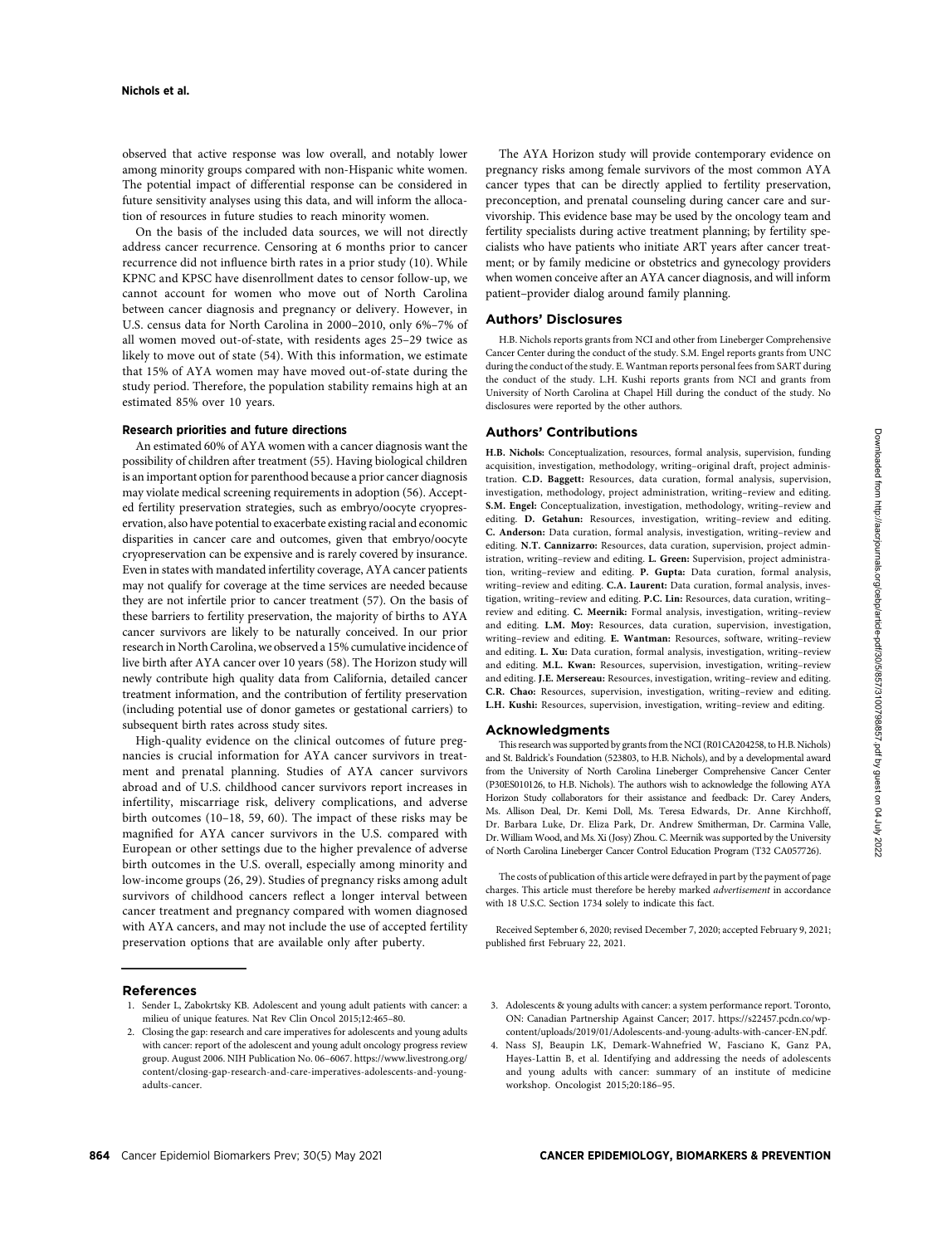- 5. Oktay K, Harvey BE, Partridge AH, Quinn GP, Reinecke J, Taylor HS, et al. Fertility preservation in patients with cancer: ASCO clinical practice guideline update. J Clin Oncol 2018;36:1994–2001.
- 6. Practice Committee of the American Society for Reproductive Medicine. Fertility preservation in patients undergoing gonadotoxic therapy or gonadectomy: a committee opinion. Fertil Steril 2019;112:1022–33.
- 7. Poorvu PD, Frazier AL, Feraco AM, Manley PE, Ginsburg ES, Laufer MR, et al. Cancer treatment-related infertility: a critical review of the evidence. JNCI Cancer Spectr 2019;3:pkz008.
- 8. Bonita R, Pradhan R. Cardiovascular toxicities of cancer chemotherapy. Semin Oncol 2013;40:156–67.
- 9. Close AG, Dreyzin A, Miller KD, Seynnaeve BKN, Rapkin LB. Adolescent and young adult oncology-past, present, and future. CA Cancer J Clin 2019; 69:485–96.
- 10. Baxter NN, Sutradhar R, DelGuidice ME, Forbes S, Paszat LF, Wilton AS, et al. A population-based study of rates of childbirth in recurrence-free female young adult survivors of non-gynecologic malignancies. BMC Cancer 2013;13:30.
- 11. Dalberg K, Eriksson J, Holmberg L. Birth outcome in women with previously treated breast cancer–a population-based cohort study from Sweden. PLoS Med 2006;3:e336.
- 12. Hartman M, Liu J, Czene K, Miao H, Chia KS, Salim A, et al. Birth rates among female cancer survivors: a population-based cohort study in Sweden. Cancer 2013;119:1892–9.
- 13. Stensheim H, Cvancarova M, Moller B, Fossa SD. Pregnancy after adolescent and adult cancer: a population-based matched cohort study. Int J Cancer 2011;129: 1225–36.
- 14. Anderson RA, Brewster DH, Wood R, Nowell S, Fischbacher C, Kelsey TW, et al. The impact of cancer on subsequent chance of pregnancy: a population-based analysis. Hum Reprod 2018;33:1281–90.
- 15. Gerstl B, Sullivan E, Chong S, Chia D, Wand H, Anazodo A. Reproductive outcomes after a childhood and adolescent young adult cancer diagnosis in female cancer survivors: a systematic review and meta-analysis. J Adolesc Young Adult Oncol 2018 Nov 16 [Epub ahead of print].
- 16. van Dorp W, Haupt R, Anderson RA, Mulder RL, van den Heuvel-Eibrink MM, van Dulmen-den Broeder E, et al. Reproductive function and outcomes in female survivors of childhood, adolescent, and young adult cancer: a review. J Clin Oncol 2018;36:2169–80.
- 17. van der Kooi ALF, Kelsey TW, van den Heuvel-Eibrink MM, Laven JSE, Wallace WHB, Anderson RA. Perinatal complications in female survivors of cancer: a systematic review and meta-analysis. Eur J Cancer 2019;111: 126–37.
- 18. Sabeti Rad Z, Friberg B, Henic E, Rylander L, Ståhl O, Källén B, et al. Deliveries after malignant disease before pregnancy: maternal characteristics, pregnancy, and delivery complications. J Adolesc Young Adult Oncol 2016;5:240–7.
- Anderson C, Engel SM, Mersereau JE, Black KZ, Wood WA, Anders CK, et al. Birth outcomes among adolescent and young adult cancer survivors. JAMA Oncol 2017;3:1078–84.
- 20. Hartnett KP, Mertens AC, Kramer MR, Lash TL, Spencer JB, Ward KC, et al. Pregnancy after cancer: does timing of conception affect infant health? Cancer 2018;124:4401–7.
- 21. Wang JX, Norman RJ, Wilcox AJ. Incidence of spontaneous abortion among pregnancies produced by assisted reproductive technology. Hum Reprod 2004; 19:272–7.
- 22. Jackson RA, Gibson KA, Wu YW, Croughan MS. Perinatal outcomes in singletons following in vitro fertilization: a meta-analysis. Obstet Gynecol 2004;103:551–63.
- 23. Resolve: The National Infertility Association. Infertility coverage by state; 2020. Available from: [https://resolve.org/what-are-my-options/insurance-coverage/](https://resolve.org/what-are-my-options/insurance-coverage/infertility-coverage-state/) [infertility-coverage-state/](https://resolve.org/what-are-my-options/insurance-coverage/infertility-coverage-state/).
- 24. Alliance for Fertility Preservation. Paying for treatments; 2019. Available from: [https://www.allianceforfertilitypreservation.org/costs/paying-for-treaments.](https://www.allianceforfertilitypreservation.org/costs/paying-for-treaments)
- 25. Alliance for Fertility Preservation. Financial assistance programs; 2019. Available from: [https://www.allianceforfertilitypreservation.org/costs/](https://www.allianceforfertilitypreservation.org/costs/financial-assistance)financial[assistance](https://www.allianceforfertilitypreservation.org/costs/financial-assistance).
- 26. Chawanpaiboon S, Vogel JP, Moller A-B, Lumbiganon P, Petzold M, Hogan D, et al. Global, regional, and national estimates of levels of preterm birth in 2014: a systematic review and modelling analysis. Lancet Glob Health 2019;7:e37–e46.
- 27. MacDorman MF, Matthews TJ, Mohangoo AD, Zeitlin J. International comparisons of infant mortality and related factors: United States and Europe, 2010. Natl Vital Stat Rep 2014;63:1–6.
- 28. Organisation for Economic Co-operation and Development. OECD stat extracts: Health status; 2020. Available from:[https://stats.oecd.org/Index.](https://stats.oecd.org/Index.aspx?DatasetCode=HEALTH_STAT) [aspx?DatasetCode](https://stats.oecd.org/Index.aspx?DatasetCode=HEALTH_STAT)¼[HEALTH\\_STAT](https://stats.oecd.org/Index.aspx?DatasetCode=HEALTH_STAT).
- 29. Martin JA, Hamilton BE, Osterman MJK. Births in the United States, 2018. NCHS Data Brief 2019:1–8.
- 30. Goss E, Lopez AM, Brown CL, Wollins DS, Brawley OW, Raghavan D. American society of clinical oncology policy statement: disparities in cancer care. J Clin Oncol 2009;27:2881–5.
- 31. Kelley AS, Qin Y, Marsh EE, Dupree JM. Disparities in accessing infertility care in the United States: results from the national health and nutrition examination survey, 2013–16. Fertil Steril 2019;112:562–8.
- 32. Keegan THM, Lichtensztajn DY, Kato I, Kent EE, Wu X-C, West MM, et al. Unmet adolescent and young adult cancer survivors information and service needs: a population-based cancer registry study. J Cancer Surviv 2012;6:239–50.
- 33. Zebrack BJ, Block R, Hayes-Lattin B, Embry L, Aguilar C, Meeske KA, et al. Psychosocial service use and unmet need among recently diagnosed adolescent and young adult cancer patients. Cancer 2013;119:201–14.
- 34. Coccia PF, Pappo AS, Beaupin L, Borges VF, Borinstein SC, Chugh R, et al. Adolescent and young adult oncology, version 2.2018, NCCN clinical practice guidelines in oncology. J Natl Compr Canc Netw 2018; 16:66–97.
- 35. Field TS, Cernieux J, Buist D, Geiger A, Lamerato L, Hart G, et al. Retention of enrollees following a cancer diagnosis within health maintenance organizations in the cancer research network. J Natl Cancer Inst 2004;96:148–52.
- 36. Hornbrook MC, Hart G, Ellis JL, Bachman DJ, Ansell G, Greene SM, et al. Building a virtual cancer research organization. J Natl Cancer Inst Monogr 2005; 35:12–25.
- 37. Nekhlyudov L, Greene SM, Chubak J, Rabin B, Tuzzio L, Rolnick S, et al. Cancer research network: using integrated healthcare delivery systems as platforms for cancer survivorship research. J Cancer Surviv 2013;7:55–62.
- 38. Chubak J, Ziebell R, Greenlee RT, Honda S, Hornbrook MC, Epstein M, et al. The Cancer Research Network: a platform for epidemiologic and health services research on cancer prevention, care, and outcomes in large, stable populations. Cancer Causes Control 2016;27:1315–23.
- 39. Meyer AM, Olshan AF, Green L, et al. Big data for population-based cancer research: the integrated cancer information and surveillance system. N C Med J 2014;75:265–9.
- 40. Surveillance, Epidemiology, and End Results Program. AYA site Recode/ WHO 2008 definition. Available from: [https://seer.cancer.gov/ayarecode/](https://seer.cancer.gov/ayarecode/aya-who2008.html) [aya-who2008.html.](https://seer.cancer.gov/ayarecode/aya-who2008.html)
- 41. Ritzwoller DP, Carroll N, Delate T, O'Keeffe-Rossetti M, Fishman PA, Loggers ET, et al. Validation of electronic data on chemotherapy and hormone therapy use in HMOs. Med Care 2013;51:e67–73.
- 42. National Cancer Institute, Cancer Research Network. Cancer therapy look-up tables. Available from:<https://crn.cancer.gov/resources/codes.html>.
- 43. Noone A-M, Lund JL, Mariotto A, Cronin K, McNeel T, Deapen D, et al. Comparison of SEER treatment data with medicare claims. Med Care 2016;54: e55–64.
- 44. Society for Assisted Reproductive Technology. SART: Society for Assisted Reproductive Technology; 2020. Available from:<https://www.sart.org/>.
- 45. Fertility Clinic Success Rate and Certification Act of 1992, Pub. L. No. 102-493, 106 Stat. 3146 (October 24, 1992).
- 46. Centers for Disease Control and Prevention. 2016 Assisted Reproductive Technology Fertility Clinic Success Rates Report. Atlanta, GA: U.S. Department of Health and Human Services; 2018.
- 47. Practice Committees of the American Society for Reproductive Medicine and The Society for Assisted Reproductive Technology. Mature oocyte cryopreservation: a guideline. Fertil Steril 2013;99:37–43.
- Johnson KE, Beaton SJ, Andrade SE, Cheetham TC, Scott PE, Hammad TA, et al. Methods of linking mothers and infants using health plan data for studies of pregnancy outcomes. Pharmacoepidemiol Drug Saf 2013;22: 776–82.
- 49. Chao C, Chiu V, Mueller LA, Cooper R. Exploring the feasibility of establishing a retrospective cohort of survivors of adolescent and young adult cancer to study long-term health outcomes in an integrated managed care environment. J Adolesc Young Adult Oncol 2013;2:59–65.
- 50. Balthazar U, Deal AM, Fritz MA, Kondapalli LA, Kim JY, Mersereau JE. The current fertility preservation consultation model: are we adequately informing cancer patients of their options? Hum Reprod 2012;27:2413–9.